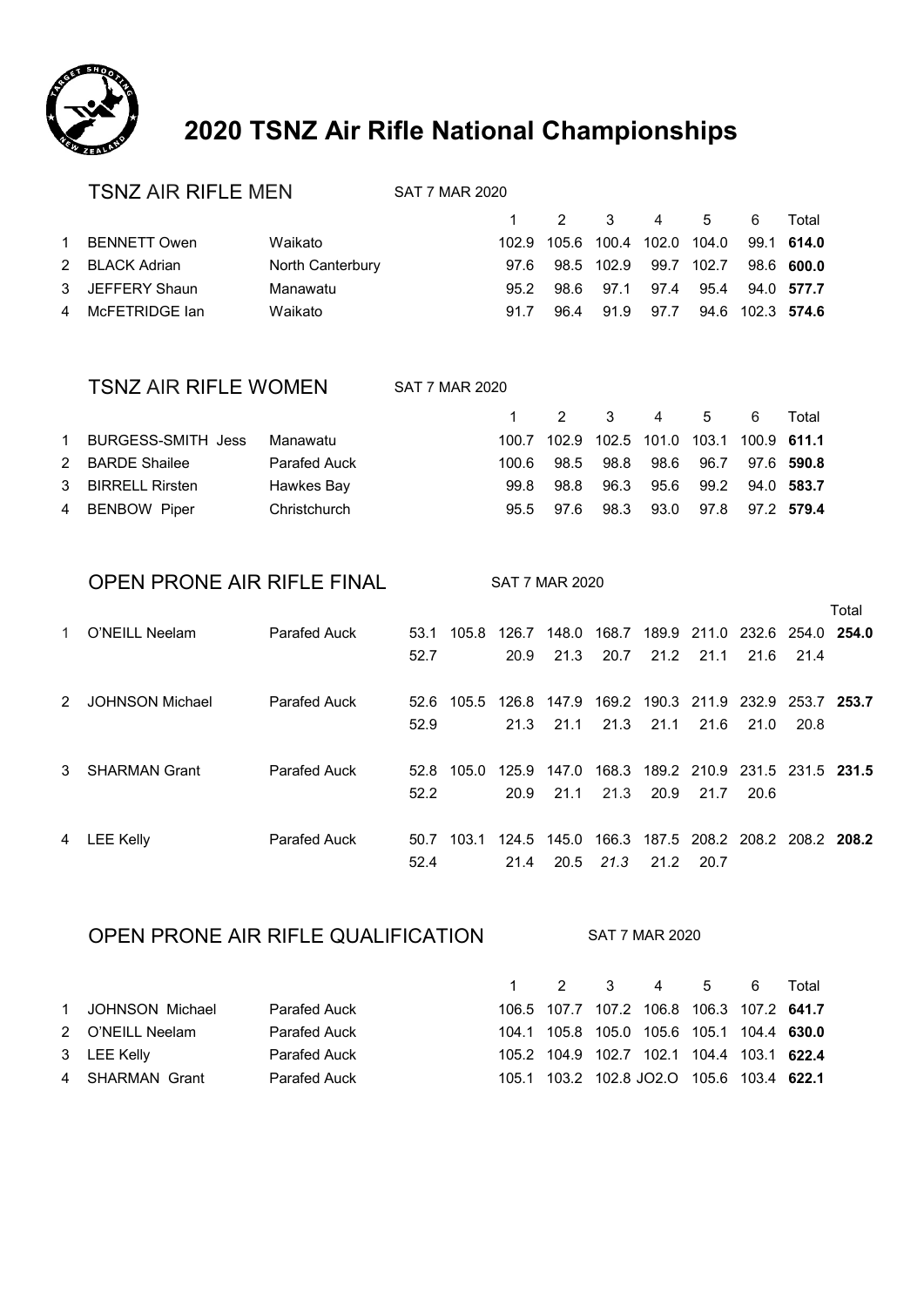### NATIONAL AIR RIFLE MEN FINAL SUN 8 MAR 2020

|              |                     |                  |      |      |                   |       |       |       |                               |       |             | Total |
|--------------|---------------------|------------------|------|------|-------------------|-------|-------|-------|-------------------------------|-------|-------------|-------|
|              | <b>BENNETT Owen</b> | Waikato          | 50.5 | 98.6 | 118.0             | 139.1 | 159.6 |       | 180.4 201.3 220.4 240.1       |       |             | 240.1 |
|              |                     |                  | 48.1 |      | 19.4              | 21.1  | 20.5  | 20.8  | 20.9                          | 19.1  | 19.7        |       |
| 2            | <b>BLACK Adrian</b> | North Canterbury | 49.0 |      | 100.2 120.5 139.9 |       | 159.4 |       | 178.8 200.0 220.0             |       | 238.8 238.8 |       |
|              |                     |                  | 51.2 |      | 20.3              | 19.4  | 19.5  | 19.4  | 21.2                          | 20.0  | 18.8        |       |
| $\mathbf{3}$ | JEFFERY Shaun       | Manawatu         | 48.6 |      | 95.5 116.1        | 135.9 | 156.4 |       | 176.3 196.7 216.3 216.3 216.3 |       |             |       |
|              |                     |                  | 46.9 |      | 20.6              | 19.8  | 20.5  | 19.9  | 20.4                          | 19.6  |             |       |
| 4            | McFETRIDGE lan      | Waikato          | 44.6 | 89.7 | 106.2             | 126.0 | 145.7 | 165.1 | 183.0                         | 183.0 | 183.0 183.0 |       |
|              |                     |                  | 45.1 |      | 16.5              | 19.8  | 19.7  | 19.4  | 17.9                          |       |             |       |

#### NATIONAL AIR RIFLE MEN QUALIFICATION SUN 8 MAR 2020

 2 3 4 5 6 Total BENNETT Owen Waikato 100.0 101.4 103.0 102.2 100.4 102.2 **609.2** BLACK Adrian North Canterbury 99.3 100.1 97.1 100.6 101.2 101.3 **599.6** JEFFERY Shaun Manawatu 98.4 93.8 99.8 97.0 98.9 94.7 **582.6** McFETRIDGE Ian Waikato 97.4 94.9 89.3 98.5 93.7 98.0 **571.8**

#### NATIONAL AIR RIFLE WOMEN FINAL SUN 8 MAR 2020

|    |                           |                     |      |      |       |             |                   |                   |       |      |                                                 | l otal |
|----|---------------------------|---------------------|------|------|-------|-------------|-------------------|-------------------|-------|------|-------------------------------------------------|--------|
| 1. | <b>REESBY Meaghan</b>     | Manawatu            | 47.5 | 97.7 |       |             |                   |                   |       |      | 117.6 137.3 157.4 177.9 198.6 218.1 237.3 237.3 |        |
|    |                           |                     | 50.2 |      | 19.9  | 19.7        | 20.1              | 20.5              | 20.7  | 19.5 | 19.2                                            |        |
| 2  | <b>BURGESS-SMITH Jess</b> | Manawatu            | 46.4 | 95.8 | 116.6 |             | 135.2 154.5 174.4 |                   | 195.1 |      | 214.7 233.9 233.9                               |        |
|    |                           |                     |      |      |       |             |                   |                   |       |      |                                                 |        |
|    |                           |                     | 49.4 |      | 20.8  | 18.6        | 19.3              | 19.9              | 20.7  | 19.6 | 19.2                                            |        |
|    |                           |                     |      |      |       |             |                   |                   |       |      |                                                 |        |
| 3  | <b>BIRRELL Rirsten</b>    | Hawkes Bay          | 46.9 | 94.8 | 115.1 | 135.4       |                   |                   |       |      | 155.4 173.4 191.2 211.2 211.2 211.2             |        |
|    |                           |                     | 47.9 |      | 20.3  | 20.3        | 20.0              | 18.0              | 17.8  | 20.0 |                                                 |        |
|    |                           |                     |      |      |       |             |                   |                   |       |      |                                                 |        |
| 4  | <b>BENBOW Piper</b>       | Christchurch        | 49.8 | 97.1 |       |             |                   |                   |       |      | 116.3 134.8 154.0 174.7 190.2 190.2 190.2 190.2 |        |
|    |                           |                     | 47.3 |      | 19.2  | 18.5        | 19.2              | 20.7              | 15.5  |      |                                                 |        |
|    |                           |                     |      |      |       |             |                   |                   |       |      |                                                 |        |
| 5  | <b>BARDE Shailee</b>      | <b>Parafed Auck</b> | 46.6 | 94.3 |       | 113.2 132.9 |                   | 153.4 171.8 171.8 |       |      | 171.8 171.8 171.8                               |        |
|    |                           |                     | 47.7 |      | 18.9  | 19.7        | 20.5              | 18.4              |       |      |                                                 |        |

#### NATIONAL AIR RIFLE WOMEN QUALIFICATION SUN 8 MAR 2020

 $\overline{a}$   $\overline{a}$ 

|                      |                     |      | 1 2 3 4 5 6 Total                        |      |      |                      |            |
|----------------------|---------------------|------|------------------------------------------|------|------|----------------------|------------|
| 1 BURGESS-SMITH Jess | Manawatu            |      | 100.6 101.5 97.9 100.8 101.0 100.8 602.6 |      |      |                      |            |
| 2 BARDE Shailee      | <b>Parafed Auck</b> |      | 97.3 100.5 99.5 101.1 101.2 97.8 597.4   |      |      |                      |            |
| 3 REESBY Meaghan     | Manawatu            |      | 99.6 99.4 101.3 95.6 95.1 98.8 589.8     |      |      |                      |            |
| 4 BIRRELL Rirsten    | Hawkes Bay          | 96.0 | 94.6                                     | 98.3 |      | 98.5 95.5 96.9 579.8 |            |
| 5 BENBOW Piper       | Christchurch        | 96.4 | 94.8                                     | 92.6 | 93.4 | 99.7                 | 98.0 574.9 |